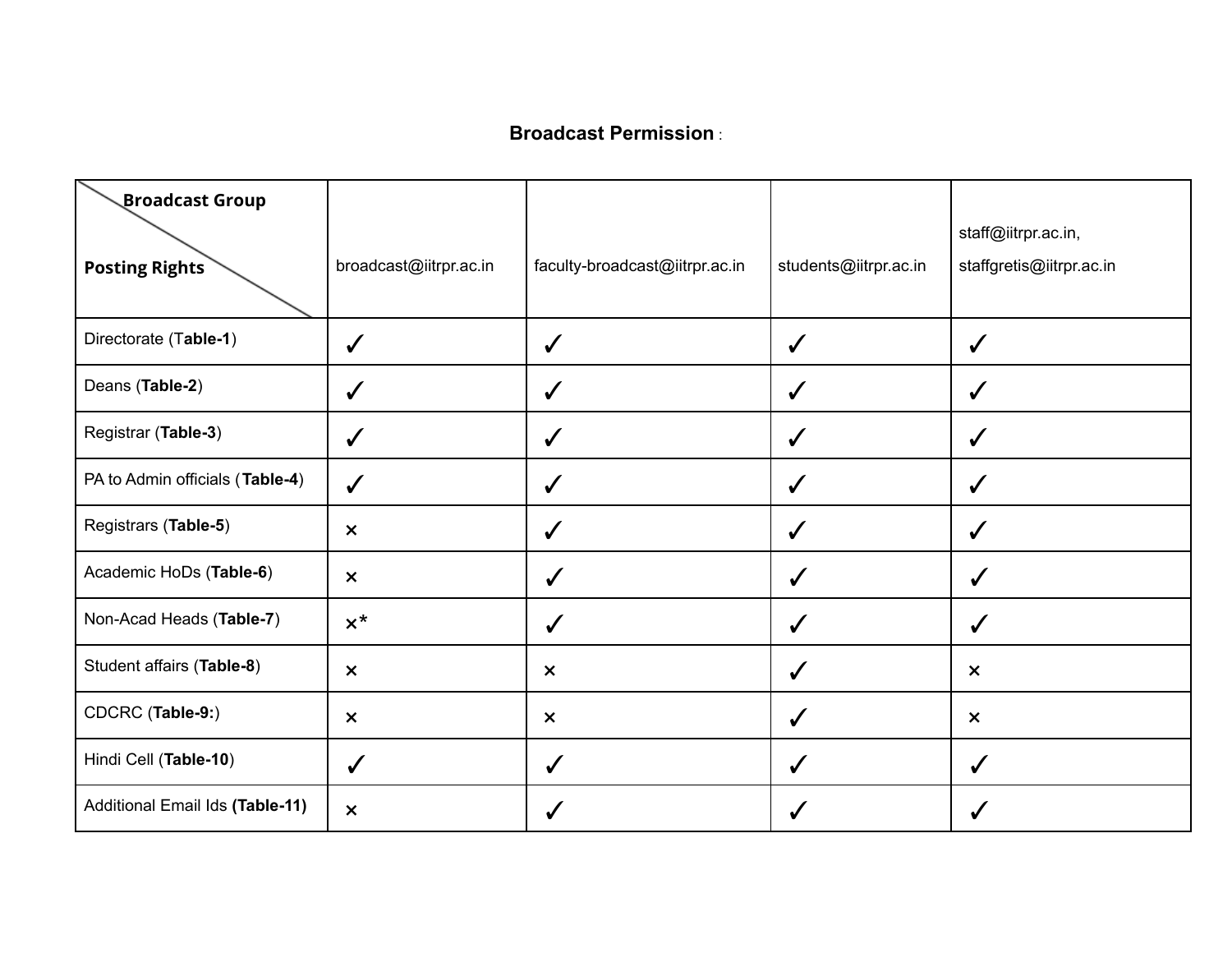$*$  (exceptions) - 1,2,3

Table-1: List of official email Ids who have the permission rights to post to the lists mentioned in

| <b>Directorate</b>          |                     |                                             |  |
|-----------------------------|---------------------|---------------------------------------------|--|
| <b>Email</b>                | <b>Role</b>         | Name of the person handling this<br>account |  |
| director@iitrpr.ac.in       | Director, IIT Ropar | Professor Rajeev Ahuja, Director's Office   |  |
| directoroffice@iitrpr.ac.in | Director's Office   | Mr. Naveen                                  |  |

### **Table-2:**

| <b>Deans</b>          |                                                             |                                             |  |
|-----------------------|-------------------------------------------------------------|---------------------------------------------|--|
| <b>Email</b>          | <b>Role</b>                                                 | Name of the person handling this<br>account |  |
| adsr@iitrpr.ac.in     | Associate Dean (R & D)                                      | Dr. Pushpendra Pal                          |  |
| deanar@iitrpr.ac.in   | Dean Academics (Director may decide)                        |                                             |  |
| deanceoa@iitrpr.ac.in | Dean Continuing Education and<br><b>Outreach Activities</b> | Dr. Apurva Mudgal                           |  |
| deanfaa@iitrpr.ac.in  | Dean Faculty Affairs and Administration                     | Dr. Manoranjan Mishra                       |  |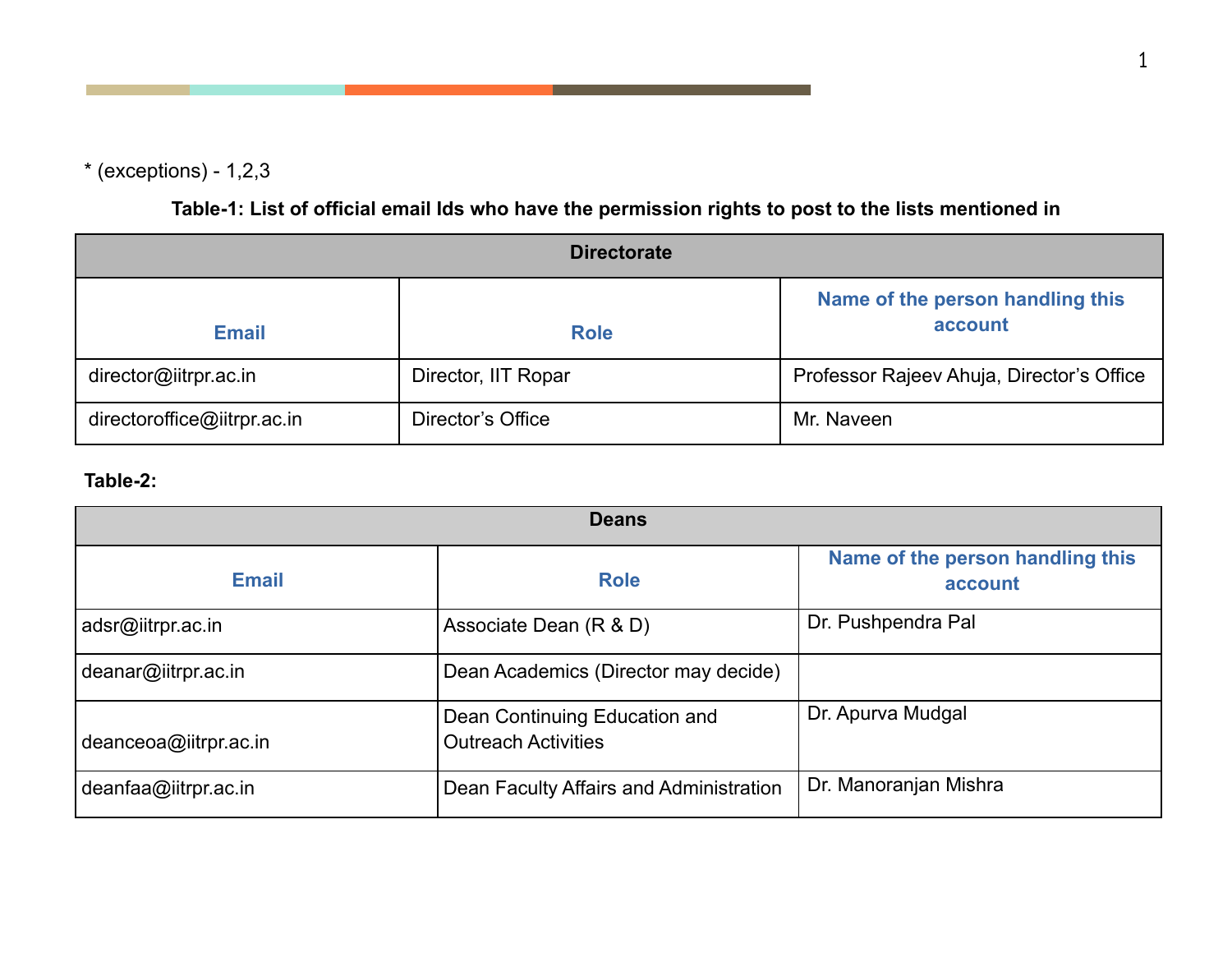| deanir@iitrpr.ac.in       | Dean International Relations and Alumni<br><b>Affairs</b> | Dr. CC Reddy        |
|---------------------------|-----------------------------------------------------------|---------------------|
| deanpg@iitrpr.ac.in       | Associate Dean Academics (PG)                             | Dr. R.K. Maurya     |
| deanresearch@iitrpr.ac.in | Dean Research                                             | Dr. R.K. Maurya     |
| deansa@iitrpr.ac.in       | <b>Associate Dean Student Affairs</b>                     | Dr. S.C. Martha     |
| deanspc@iitrpr.ac.in      | Dean $(R & D)$                                            | Dr. Navin Kumar     |
| deanug@iitrpr.ac.in       | Associate Deans Academics (UG)                            | Dr. Jitendra Prasad |

 $\blacksquare$  . The contract of the contract of  $\blacksquare$ 

## **Table-3:**

**Tara** 

| Registrar                  |                      |                                             |  |
|----------------------------|----------------------|---------------------------------------------|--|
| <b>Email</b>               | <b>Role</b>          | Name of the person handling this<br>account |  |
| registrar@iitrpr.ac.in     | Registrar, IIT Ropar | Mr. Ravinder Kumar Saini                    |  |
| patoregistrar@iitrpr.ac.in | PA to Registrar      | <b>Amrit Kaur</b>                           |  |

### **Table-4:**

| <b>PA to Admin officials</b> |             |                                  |  |
|------------------------------|-------------|----------------------------------|--|
| Email                        | <b>Role</b> | Name of the person handling this |  |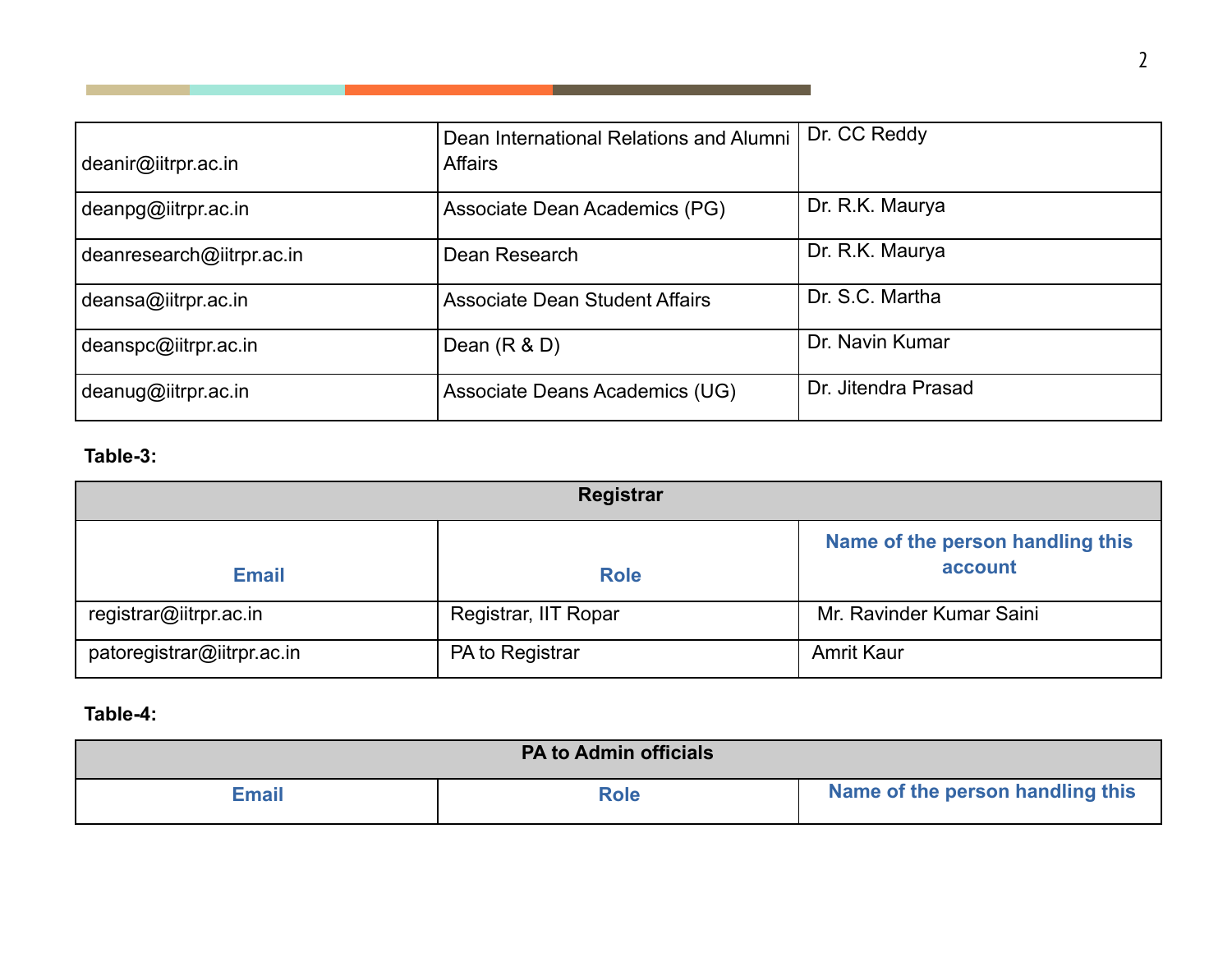|                               |                                    | account            |
|-------------------------------|------------------------------------|--------------------|
| patodeanfaa@iitrpr.ac.in      | PA to Dean FAA                     | Ms. Mandeep Kaur   |
| patodeanresearch@iitrpr.ac.in | <b>PA Research</b>                 | Mr. Ravinder Singh |
| patodeansa@iitrpr.ac.in       | PA to Dean SA                      | Mr. Ravinder       |
| patodeanspc@iitrpr.ac.in      | PA to Dean SPC                     | Ms. Prashi Kaushik |
| offir@itrpr.ac.in             | PA to Dean International Relations | Ms. Milandeep kaur |

#### **Table-5:**

| <b>Registrars</b>       |                                                                   |                                             |  |
|-------------------------|-------------------------------------------------------------------|---------------------------------------------|--|
| <b>Email</b>            | <b>Role</b>                                                       | Name of the person handling this<br>account |  |
| araccounts@iitrpr.ac.in | <b>Assistant Registrar Accounts</b>                               | Mr. Gautam Sharma                           |  |
| aricsr@iitrpr.ac.in     | <b>Joint Registrar ICSR</b>                                       | Mr. Lagvish                                 |  |
| arsa@iitrpr.ac.in       | <b>Assistant Registrar Students affairs</b>                       | Mr. Puneet Garg                             |  |
| drestb@iitrpr.ac.in     | Deputy Registrar Establishment                                    | Mr. Sham Sunder                             |  |
| drsp@iitrpr.ac.in       | Deputy Registrar Stores & Purchase                                | Mr. Puneet Goel                             |  |
| jriraa@iitrpr.ac.in     | Joint Registrar, International Relations<br><b>Alumni Affairs</b> | Mr. Lagvish                                 |  |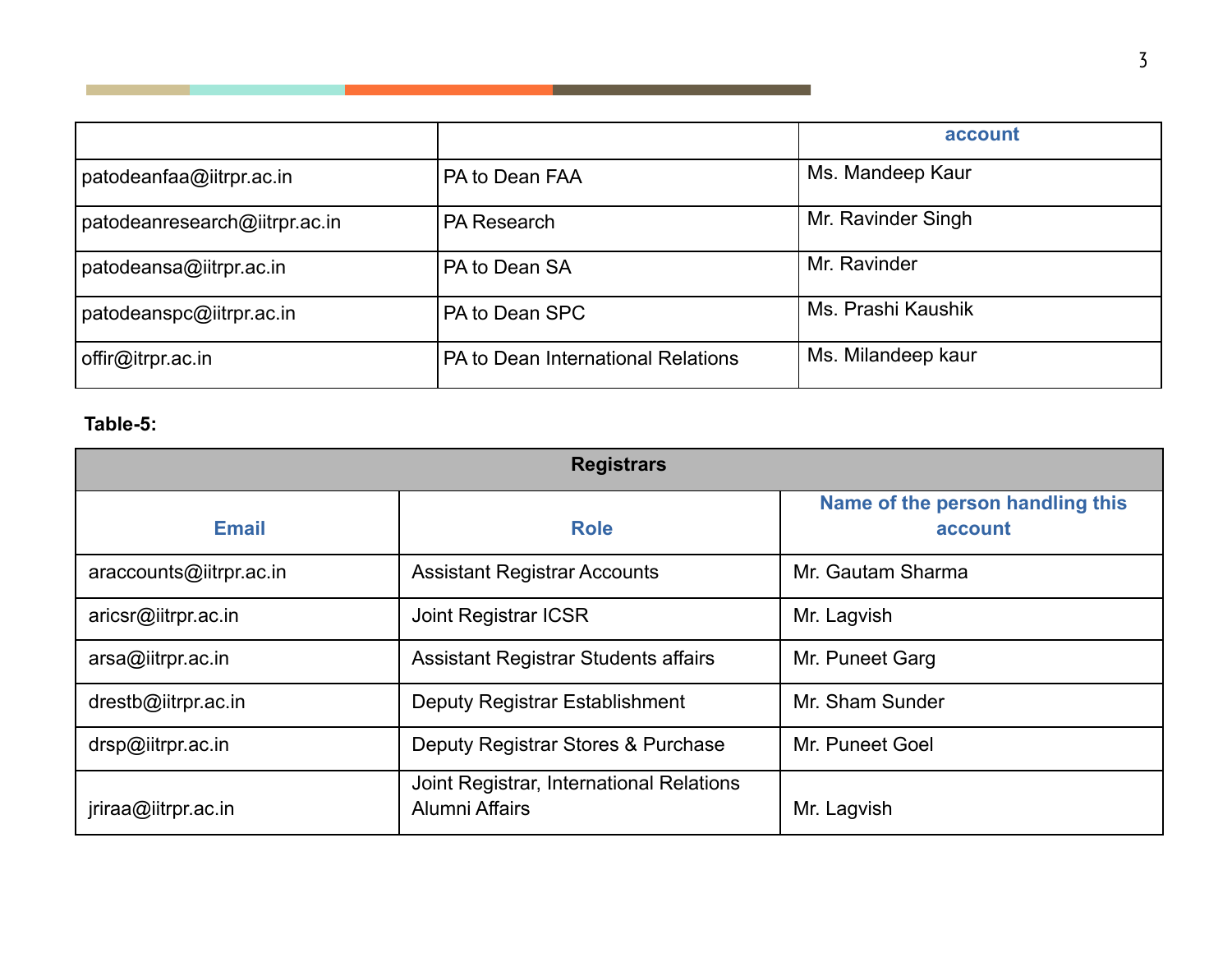| officer-academics-1@iitrpr.ac.in, |                                   |                         |
|-----------------------------------|-----------------------------------|-------------------------|
| dracademics@iitrpr.ac.in)         | Joint Registrar, Academic Section | Mr. Ravinder Kumar Sain |

## **Table-6:**

| <b>Academic HoDs</b>       |                                                                   |                                             |  |
|----------------------------|-------------------------------------------------------------------|---------------------------------------------|--|
| <b>Email</b>               | <b>Role</b>                                                       | Name of the person handling this<br>account |  |
| hodcbme@iitrpr.ac.in       | <b>Head of Department DBME</b>                                    | Dr. Rajesh Kumar                            |  |
| hodce@iitrpr.ac.in         | <b>Head Department of Civil</b><br>Engineering                    | Dr. Naveen James                            |  |
| hodchemengg@iitrpr.ac.in   | <b>HOD Chemical Engineering</b>                                   | Dr. Vishwajeet Mahandia                     |  |
| hodchemistry@iitrpr.ac.in  | <b>Head of Department Chemistry</b>                               | Dr. Tharamani CN                            |  |
| hodcse@iitrpr.ac.in        | <b>HOD CSE</b>                                                    | Dr. Nitin Auluck                            |  |
| hodelectrical@iitrpr.ac.in | <b>HoD Electrical</b>                                             | Dr. Subrahmanyam Mural                      |  |
| hodhss@iitrpr.ac.in        | <b>Head of Department HSS</b>                                     | Dr. Kamal Kumar Choudhary                   |  |
| hodmath@iitrpr.ac.in       | <b>Head of Department Math</b>                                    | Dr Arvind Kumar Gupta                       |  |
| hodme@iitrpr.ac.in         | <b>Head of Department ME</b>                                      | Dr. Prabhat Agnihotri                       |  |
| hodmme@iitrpr.ac.in        | HoD Metallurgical and Materials<br><b>Engineering Engineering</b> | Dr. Ravi Mohan Prasad                       |  |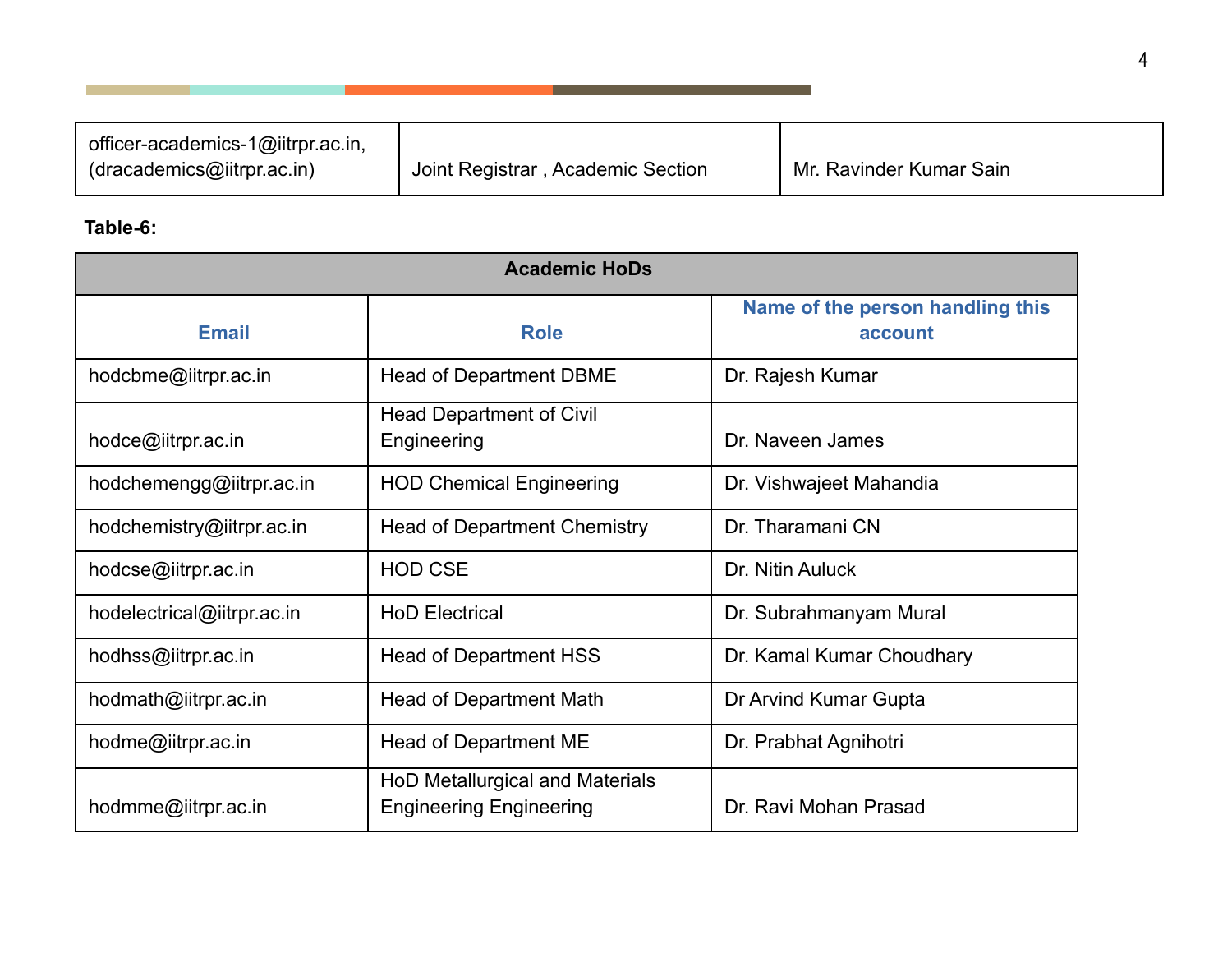| hodphysics@iitrpr.ac.in    | HOD (Physics)        | Dr. Rakesh Kumar     |
|----------------------------|----------------------|----------------------|
| head.aicenter@iitrpr.ac.in | <b>Head Aicenter</b> | <b>Head Aicenter</b> |

## **Table-7:**

| <b>Non-Acad Heads</b>        |                                         |                                          |  |
|------------------------------|-----------------------------------------|------------------------------------------|--|
| Email                        | Role                                    | Name of the person handling this account |  |
| ee@iitrpr.ac.in <sup>1</sup> | <b>Executive Engineer</b>               | T.S. Anand                               |  |
| aee@iitrpr.ac.in             | <b>Asst. Executive Engineer</b>         | Mr. Saurabh Sharma                       |  |
| headworkshop@iitrpr.ac.in    | <b>Head Central Workshop</b>            | Dr. Nirala                               |  |
| hod.cr@iitrpr.ac.in          | Chairman, Corporate Relations<br>(ICRC) | Dr. Atharya Poundarik                    |  |
| hod.pd@iitrpr.ac.in          | Vice Chairperson, CDP Cell              | Dr. Reet Kamal Tiwari                    |  |
| hod.placement@iitrpr.ac.in   | Chairperson, CDP Cell                   | Dr. Ranjana Sodhi                        |  |
| hod-it@iitrpr.ac.in          | Chairman, IT Committee                  | Dr. Balwinder Sodhi                      |  |
| audit@iitrpr.ac.in           | Sr. Audit officer                       | Mr. BB Karwal                            |  |
| chiefwarden@iitrpr.ac.in     | <b>Chief Warden</b>                     | Dr. Ravikant                             |  |
| aso@iitrpr.ac.in             | ASO (Security)                          | Mr. Amit Rawat                           |  |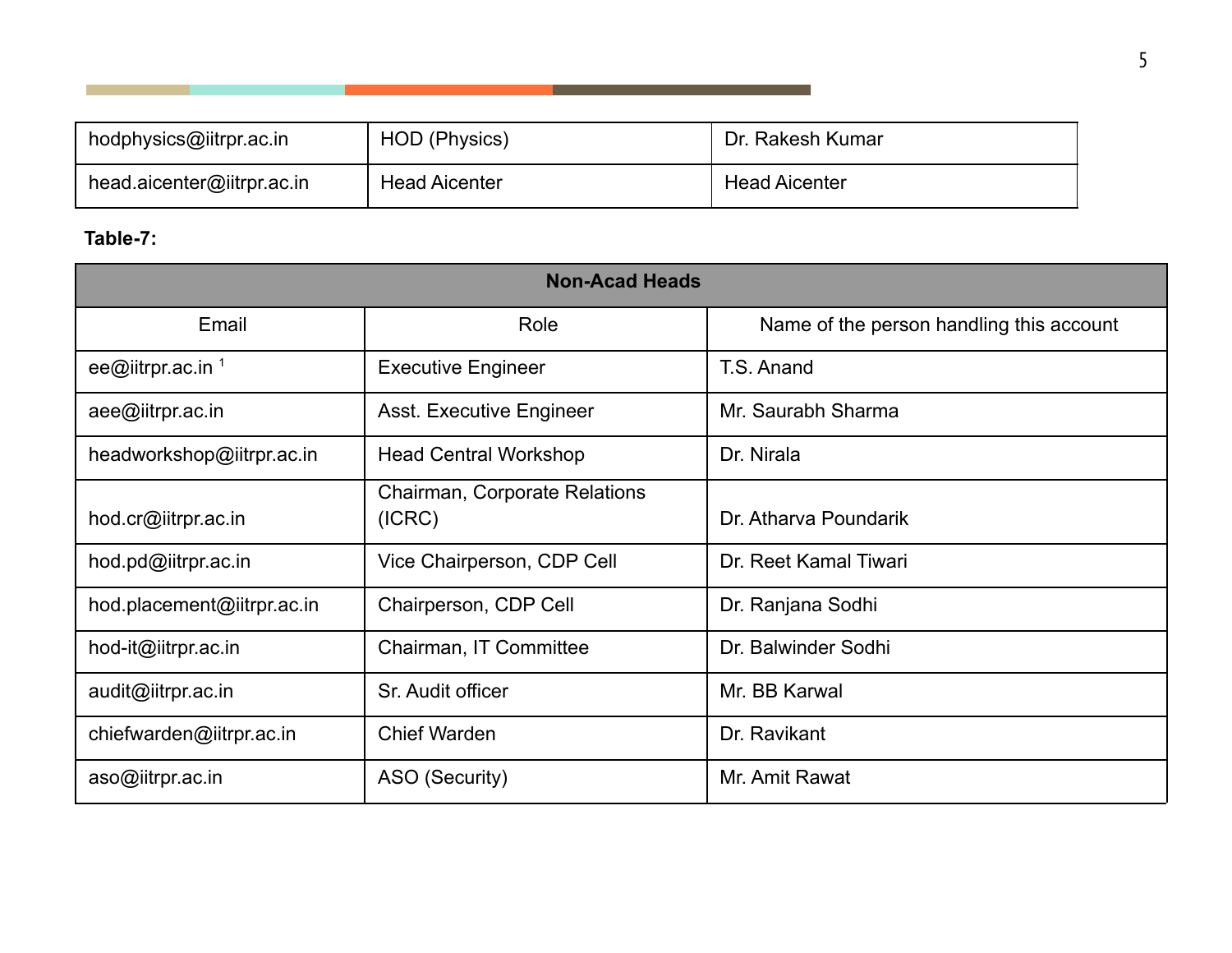| ctm@iitrpr.ac.in                | Chief IT Manager               | Ms Neeru Chhabra        |
|---------------------------------|--------------------------------|-------------------------|
| drcharanjit@iitrpr.ac.in $2$    | <b>MO</b>                      | Dr. Charanjit Singh     |
| reena@iitrpr.ac.in $3$          | <b>MO</b>                      | Dr. Reena Rani          |
| so@iitrpr.ac.in                 | <b>Sports Officer</b>          | Mr. Ajeet Pal Singh     |
| pro@iitrpr.ac.in                | <b>Public Relation Officer</b> | Mrs. Preetinder Kaur    |
| librarian@iitrpr.ac.in          | Librarian IIT Ropar            | Dr. Dinesh Siddaiah     |
| coordinator.alumni@iitrpr.ac.in | Coordinator alumni cell        | Coordinator alumni cell |
| chairipr@iitrpr.ac.in           | <b>Chairperson IPR</b>         | <b>Chairperson IPR</b>  |

. .

## **Table-8:**

| <b>Student Affairs</b>    |                               |                                                                                                                                                                                                                                                                 |                                             |
|---------------------------|-------------------------------|-----------------------------------------------------------------------------------------------------------------------------------------------------------------------------------------------------------------------------------------------------------------|---------------------------------------------|
| <b>Email ID</b>           | <b>Section/Depart</b><br>ment | <b>Email Context</b>                                                                                                                                                                                                                                            | Name of the person handling this<br>account |
| president.sc@iitrpr.ac.in | <b>SA</b>                     | Notice and minutes of GBM/Open<br>House; Surveys; Forms for<br>selection of student<br>representatives; information<br>related to Student Council, Utility,<br>Transport and security; any other<br>Cat-1 or Cat-2 information<br>relevant to all the students. | Mr. Raghav Verma                            |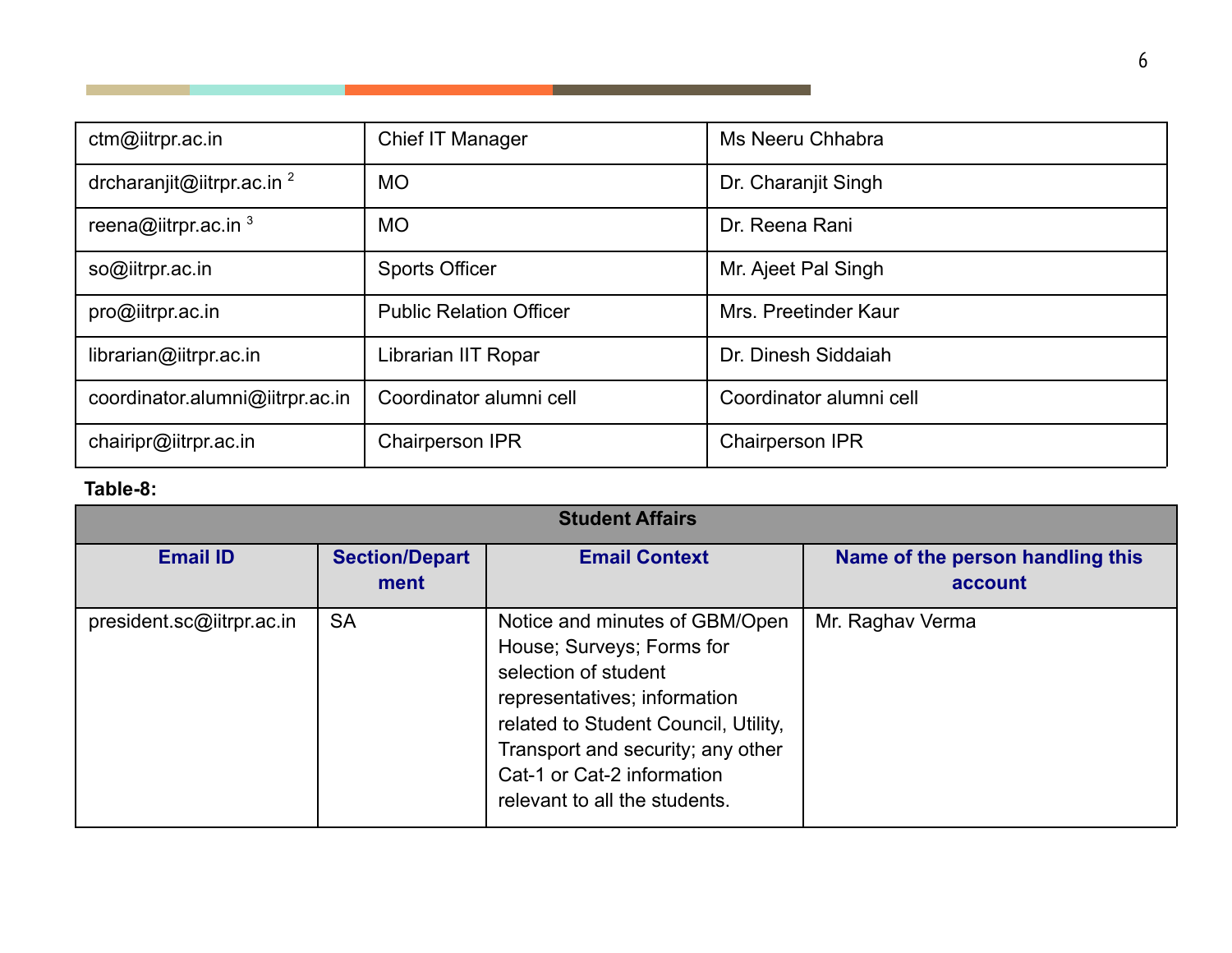| gs.cultural@iitrpr.ac.in | <b>SA</b> | Form for selections of Reps under<br><b>BOCA</b> ; Emergency<br><b>Announcements of Cultural</b><br>events; any other Cat-2<br>information related to BOCA that<br>is relevant to all the students | Mr. Ninad Sutrave    |
|--------------------------|-----------|----------------------------------------------------------------------------------------------------------------------------------------------------------------------------------------------------|----------------------|
| gs.lit@iitrpr.ac.in      | <b>SA</b> | Form for selections of Reps under<br>BOLA; any other Cat-2<br>information related to BOLA that<br>is relevant to all the students                                                                  | Ms. Sanyukta Marandi |
| gs.academic@iitrpr.ac.in | <b>SA</b> | Form for selections of Reps under<br>BOAA; Announcements related to<br>Academics; any other Cat-2<br>information related to Academics<br>that is relevant to all the students                      | Ms. Diksha           |
| gs.sports@iitrpr.ac.in   | <b>SA</b> | Form for selections of Reps under<br><b>BOSA</b> ; Emergency<br>Announcements of Sports events;<br>any other Cat-2 information<br>related to Sports that is relevant to<br>all the students        | Mr. Manik Thappa     |
| gs.tech@iitrpr.ac.in     | <b>SA</b> | Form for selections of Reps under<br><b>BOST</b> ; Emergency<br>Announcements of S&T events;<br>any other Cat-2 information                                                                        | Mr. Raghav Verma     |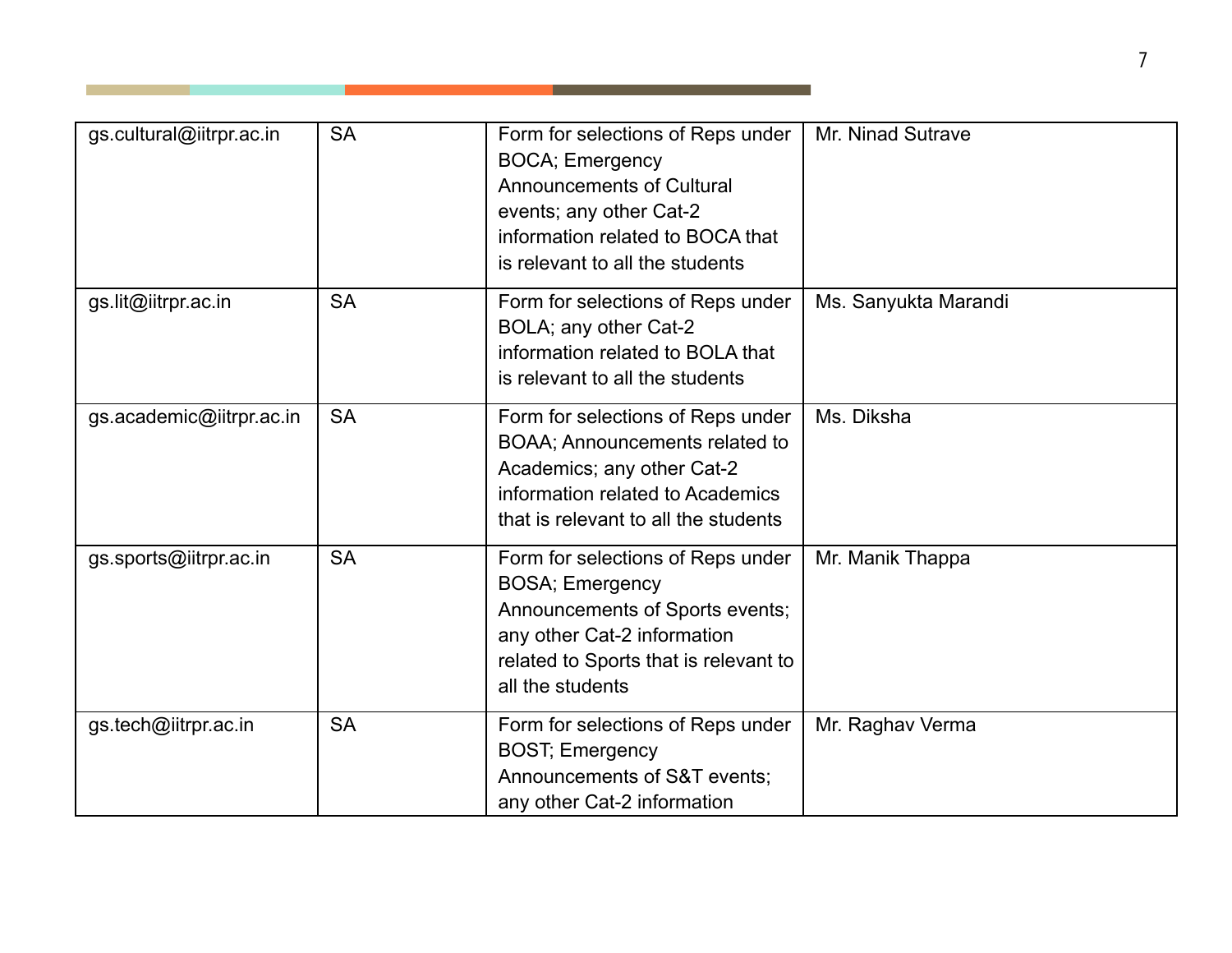|                                    |           | related to BOST that is relevant to<br>all the students                                                                                                                                                       |                                                                                       |
|------------------------------------|-----------|---------------------------------------------------------------------------------------------------------------------------------------------------------------------------------------------------------------|---------------------------------------------------------------------------------------|
| gs.hostel@iitrpr.ac.in             | <b>SA</b> | Form for selections of Reps under<br>BOHA; Announcements related to<br>Hostel and Mess; Menu and<br>Timings of mess; any other Cat-2<br>information related to Hostel that<br>is relevant to all the students | Mr. Tanmay Gambhir                                                                    |
| ismp@iitrpr.ac.in                  | <b>SA</b> | Form for selection of ISMP<br>mentors; ISMP related information<br>of First Year UG/PG students                                                                                                               | Dr. Mukesh Saini                                                                      |
| phdrep@iitrpr.ac.in                | <b>SA</b> | Any Cat-2 information relevant to<br>all PhD students.                                                                                                                                                        | <b>VACANT</b>                                                                         |
| zeitgeist@iitrpr.ac.in             | <b>SA</b> | Fest related information (only at<br>the time when fest is going on)                                                                                                                                          | To be enabled at the time of the event.<br>The name(s) to be forwarded by Dean<br>SA. |
| advitiya@iitrpr.ac.in              | <b>SA</b> | Fest related information(only at<br>the time when fest is going on)                                                                                                                                           | To be enabled at the time of the event.<br>The name(s) to be forwarded by Dean<br>SA. |
| aarohan.publicity@iitrpr.a<br>c.in | <b>SA</b> | Fest related information (only at<br>the time when fest is going on)                                                                                                                                          | To be enabled at the time of the event.<br>The name(s) to be forwarded by Dean<br>SA. |
| carehostel@iitrpr.ac.in            | <b>SA</b> |                                                                                                                                                                                                               | Mr. Devanshu Bajaj                                                                    |

. .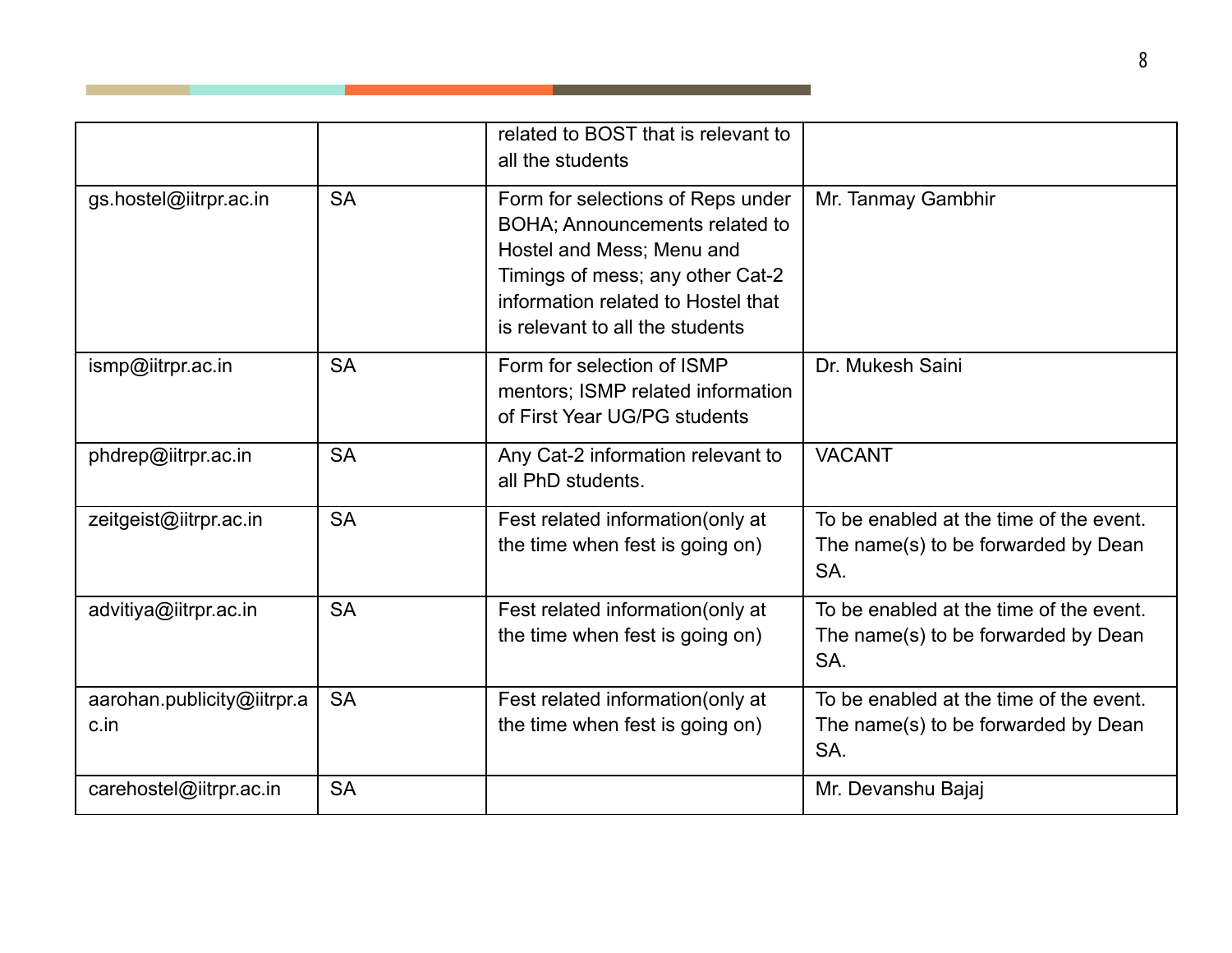| sa2@iitrpr.ac.in     | <b>SA</b> |                        | Mr. Gurdeep Singh      |
|----------------------|-----------|------------------------|------------------------|
| snehita@iitrpr.ac.in | <b>SA</b> | Snehita Wellbeing Cell | Snehita Wellbeing Cell |

m.

# **Table-9:**

| <b>CDCRC</b>               |                     |                                                              |  |
|----------------------------|---------------------|--------------------------------------------------------------|--|
| <b>Email</b>               | <b>Role</b>         | Name of the person handling this<br>account                  |  |
| ug.placement@iitrpr.ac.in, | UG Placement (CDPC) | Harsh Mittal / Atul Tiwari / Kumara<br>Pujith / Ashwin Goyal |  |
| pg.placement@iitrpr.ac.in  | PG Placement (CDPC) | Srishti Singh / Pragya Sharma                                |  |
| internship@iitrpr.ac.in    | Internship (CDPC)   | Ritik Garg / Harsh Mittal                                    |  |

### **Table-10:**

| <b>Hindi Cell</b>            |             |                                             |  |
|------------------------------|-------------|---------------------------------------------|--|
| <b>Email</b>                 | <b>Role</b> | Name of the person handling this<br>account |  |
| hinditranslator@iitrpr.ac.in | Hindi Cell  | Mr. Girish P. Kathane                       |  |
| hindicell@iitrpr.ac.in       | Hindi Cell  | Mr. Girish P. Kathane                       |  |